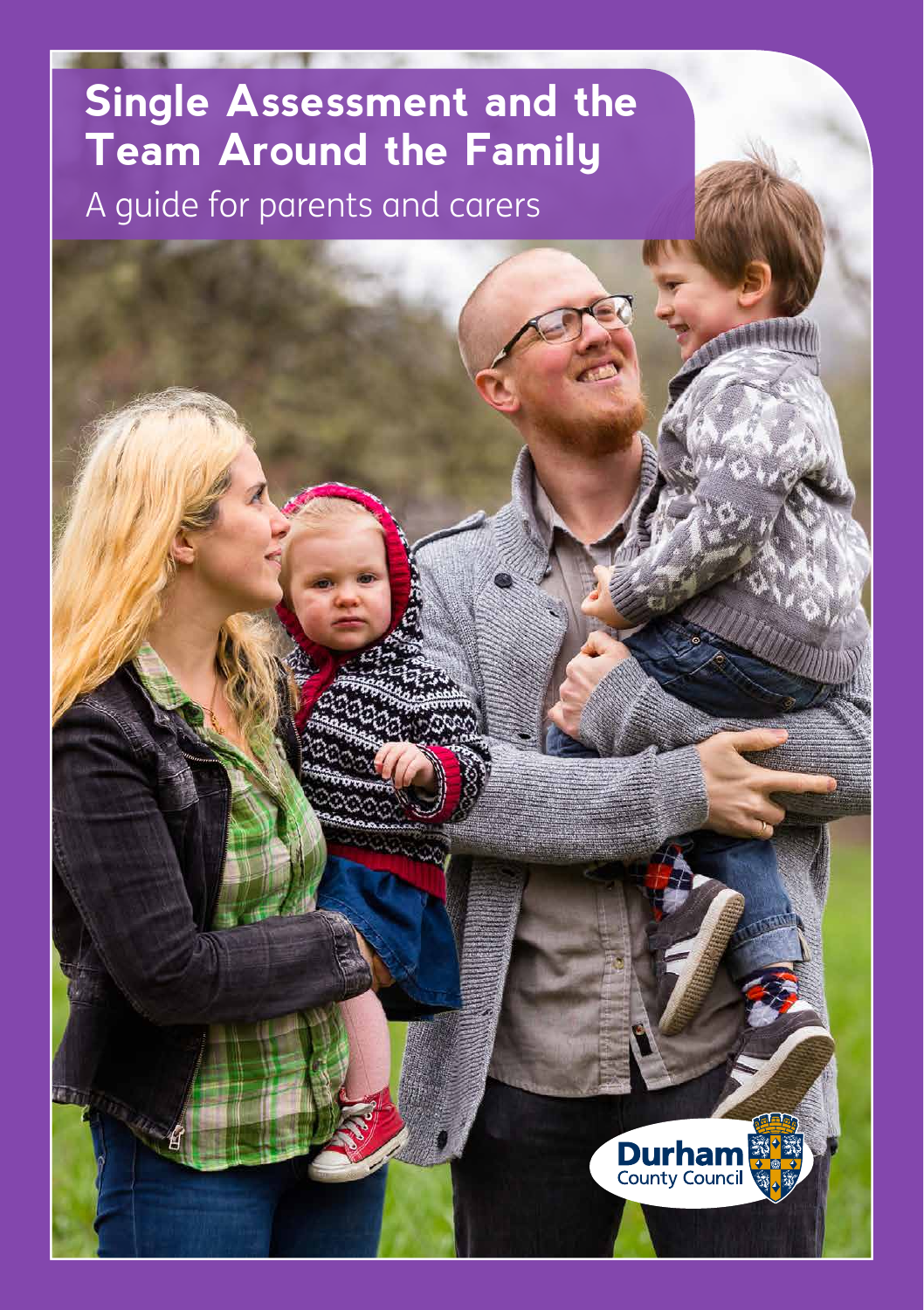

# Single Assessment and the Team Around the Family (TAF)

Every family has its ups and downs and sometimes you or your child/ren may need extra support. An assessment can help us to find out what support your family needs, as well as what is working well for you. We call this a single assessment. It allows us to share information with the services that can help you, meaning you only have to tell your story once.

## **Step 1 Talking with you**

**A lead worker\*** will ask about you and your family – what's going well, if there are any problems and what extra support you and your family think may help.

The views of all family members are important to us, including children and young people. Therefore, we will speak to each family member individually.

If at the end of the assessment you need more than one service to support you, your lead worker will arrange a meeting with you and invite the other services to attend. This is called a TAF meeting. Contact details for the members of your TAF can be found on the back page.

**[\\*](#page-2-0) A lead worker** is someone who makes sure everyone in your TAF is doing what they say they will to support you. You can speak to them at any time about any concerns or issues that you or your family are experiencing.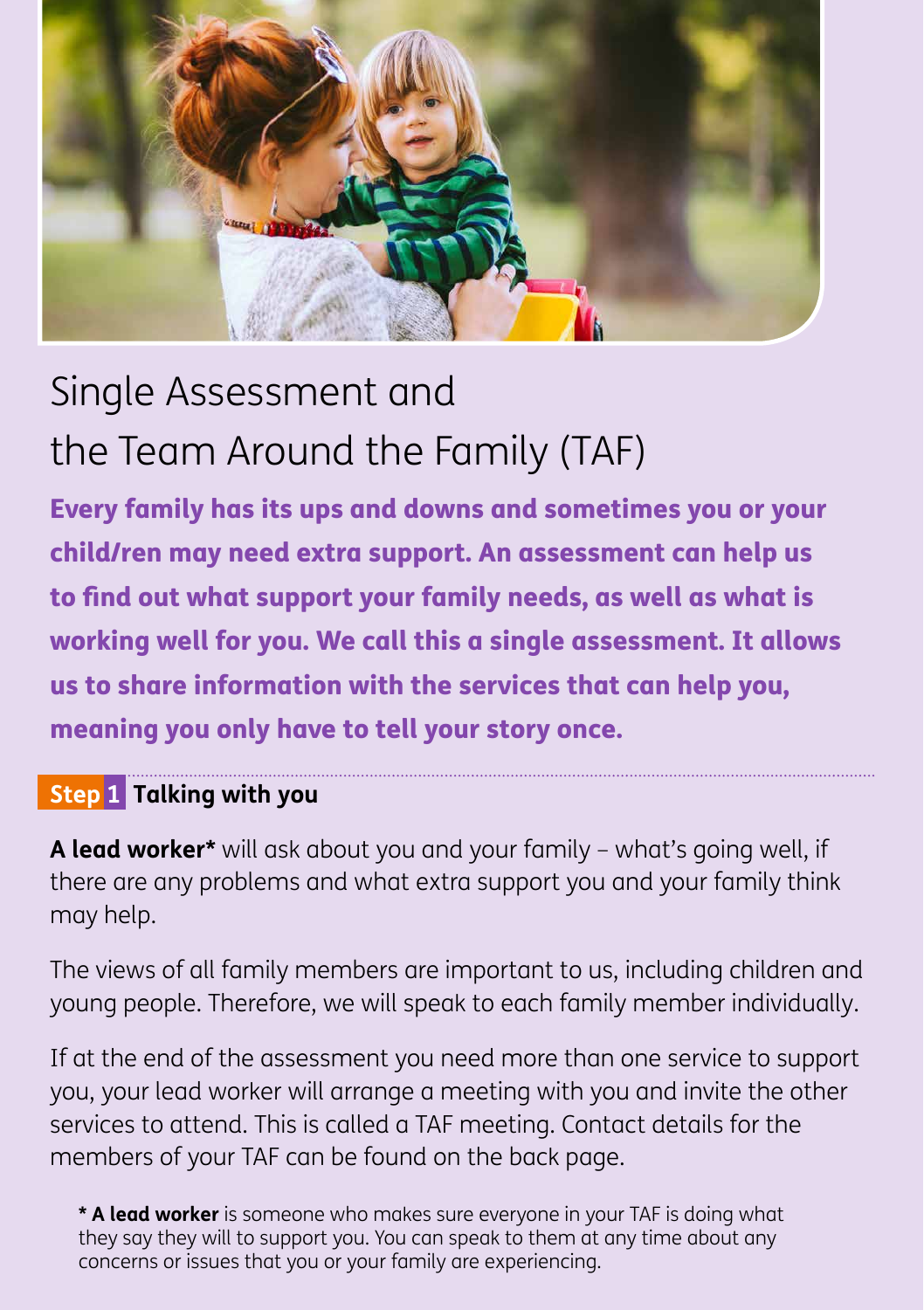## <span id="page-2-0"></span>**Step 2 Your Team Around the Family (TAF) meeting and family plan**

TAF meetings are relaxed and aim to get the best support for you and your child/ren.

You should be involved in planning the meeting, for example, you can help to decide who you think should attend.

You can also take a family member or friend with you, this can be discussed further with your lead worker. "I've never felt 'on my guard' at these meetings, purely that people are there to help me and my family". Parent quote

The meeting should be held somewhere

near to your home, such as a Family Centre or One Point Hub. If appropriate, it could be in your family home, if you feel more comfortable and there's enough space. If you would like to discuss this further or if you need help to get to the meeting please speak with your lead worker.

At the TAF meeting you, your lead worker and the members of your TAF will discuss the support you need and create a support plan for your family. We call this a family plan.

The plan will show you and the TAF what needs to be done to make things better for you and your children.

### **Step 3 The review**

You and members of your TAF will meet on a regular basis, usually every four weeks, to see how the plan is working, if anything needs to change or if you need some extra help. Your views at these meetings are really important.

When you, your family and your TAF agree that you no longer need extra support the TAF will close. You won't have any more TAF meetings though you and your child/ren will still be in regular contact with professionals such as health visitors, school nurses, schools and GP's to support your child's development and make sure that you continue to do well.